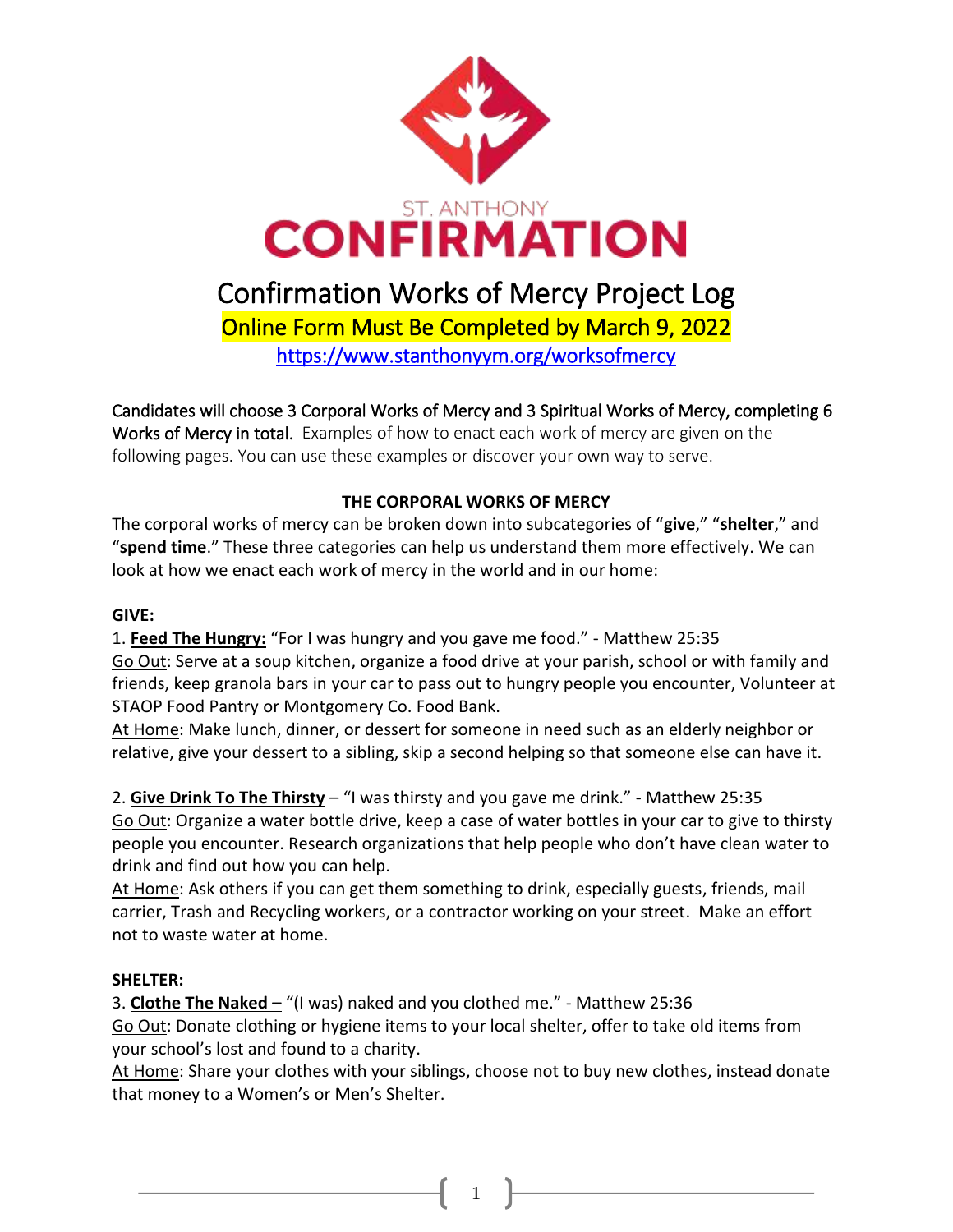

4. **Shelter The Homeless** – "(I was) a stranger and you welcomed me." - Matthew 25:35 Go Out: Assist a charity or organization like Habitat for Humanity in building or maintaining housing for those in need, serve at a homeless shelter. Collect or make blankets for children that live in shelters, donate money to the St. Vincent de Paul Society. At Home: Welcome all guests, including the guests of your family members, help elderly neighbors with yard work or housework.

### **SPEND TIME:**

5. **Visit And Ransom The Captive** – "(I was) in prison and you visited me." - Matthew 25:36 Go Out: Serve with your parishes' prison ministry, help supply those who visit prisons with devotional items like rosaries <https://www.staoptw.org/st-leonard-rosary-makers> or religious books. Make Cards and Notes of encouragement and hope for Prisoners.

At Home: Sit with someone at school who is socially isolated, befriend someone who has been judged or out casted for past actions. Spend time with a sibling or family member who is going through a hard time and is grounded, punished, or ignored.

6. **Visit The Sick –** "(I was) ill and you cared for me." - Matthew 25:36

Go Out: Volunteer at a hospital or nursing home if COVID restrictions permit. Send games, cards and books to a nursing home.

At Home: Visit and make a meal for friends and family who are sick, spend time with friends and family who struggle with depression or another mental or physical disability.

7. **Bury The Dead –** "I performed many charitable works for my kinsmen and my people…If I saw one of my people who had died and been thrown outside the walls of Nineveh, I would bury him." - Tobit 1:16

Go Out: Attend or volunteer as an altar server or musician at a funeral at your parish, assist financially with funeral costs of those in your community, write condolence cards for families of the deceased at your parish, visit a cemetery and pray for the eternal rest of the souls. At Home: Help your family make food for the wake, spend time with widowed grandparents or family members and friends who have lost someone and are grieving.

2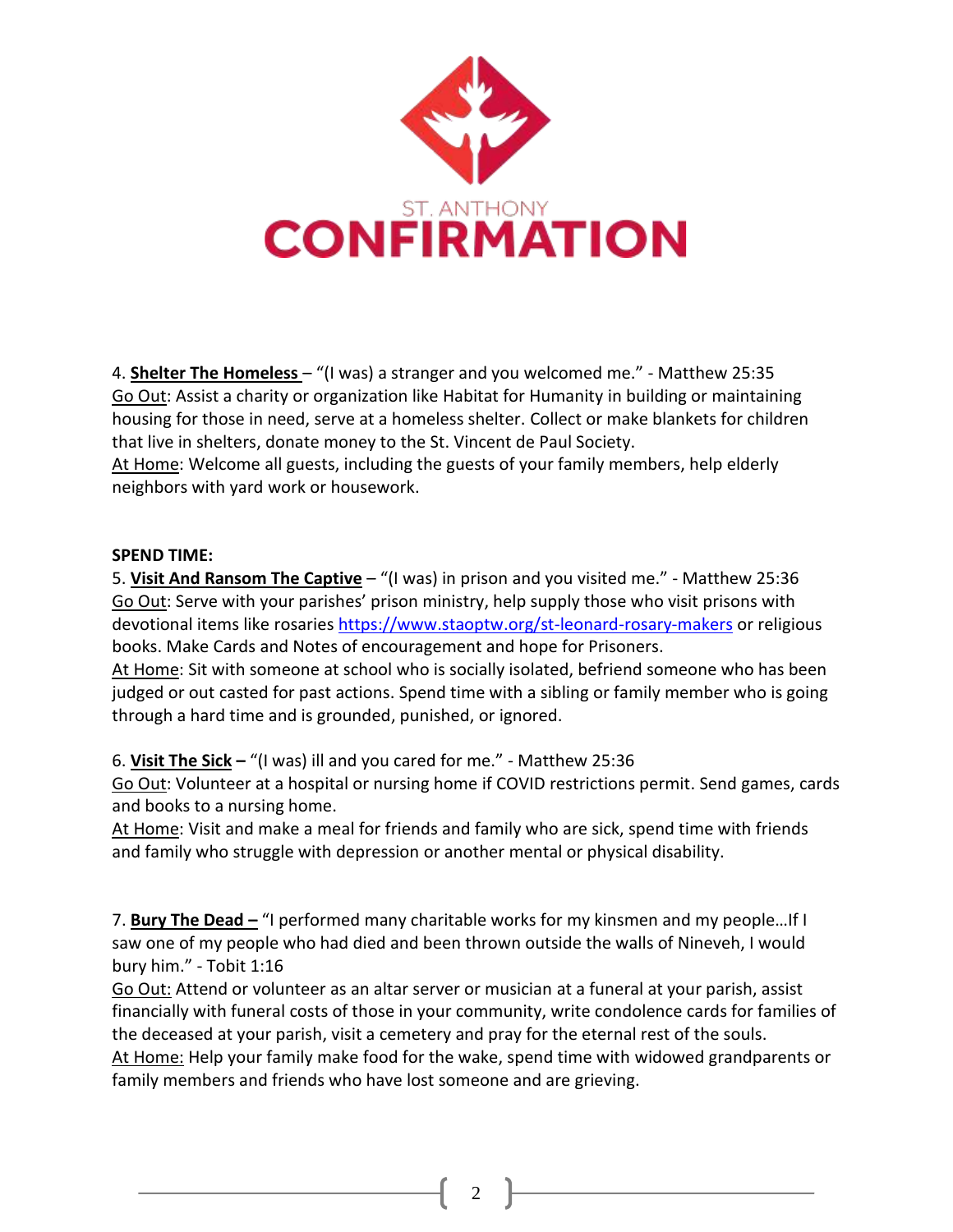

### **THE SPIRITUAL WORKS OF MERCY**

The spiritual works of mercy can be broken down into subcategories of "**speak**," "**listen**," and "**interior**." These three categories can help us understand them more effectively. We can look at how we enact each work of mercy in the world and in our home.

#### **SPEAK:**

1. **Instruct The Ignorant** – "In wisdom made perfect, instruct and admonish one another." - Colossians 3:16

Go Out**:** Share the Gospel at school, in your Confirmation class, as a teen assistant, learn how to articulate the teachings of the Church.

At Home: Share what you learn about your faith with your family members and friends.

2. **Counsel The Doubtful** – "Blessed be the God and Father of our Lord Jesus Christ, the Father of compassion and God of all encouragement, who encourages us in our every affliction, so that we may be able to encourage those who are in any affliction with the encouragement with which we ourselves are encouraged by God." - 2 Corinthians 1:3 Go Out**:** Be a source of encouragement on social media, on your sports teams and at school. At Home**:** Schedule a time to talk with a friend who is struggling. Equip yourself with a better knowledge of Sacred Scripture that you can reference to encourage others.

3**. Admonish Sinners** – "Brothers, even if a person is caught in some transgression, you who are spiritual should correct that one in a gentle spirit." Galatians 6:1 To admonish is to firmly warn or reprimand someone. This must be done with great love and concern for souls. The proper goal of admonishing a sinner is to lead to repentance, not to condemn or judge. Go Out: Support organizations that promote and support the dignity of human life. At Home: Speak up when your peers, family and friends talk about behaviors and actions that you know are wrong. Encourage options that don't compromise your beliefs.

3